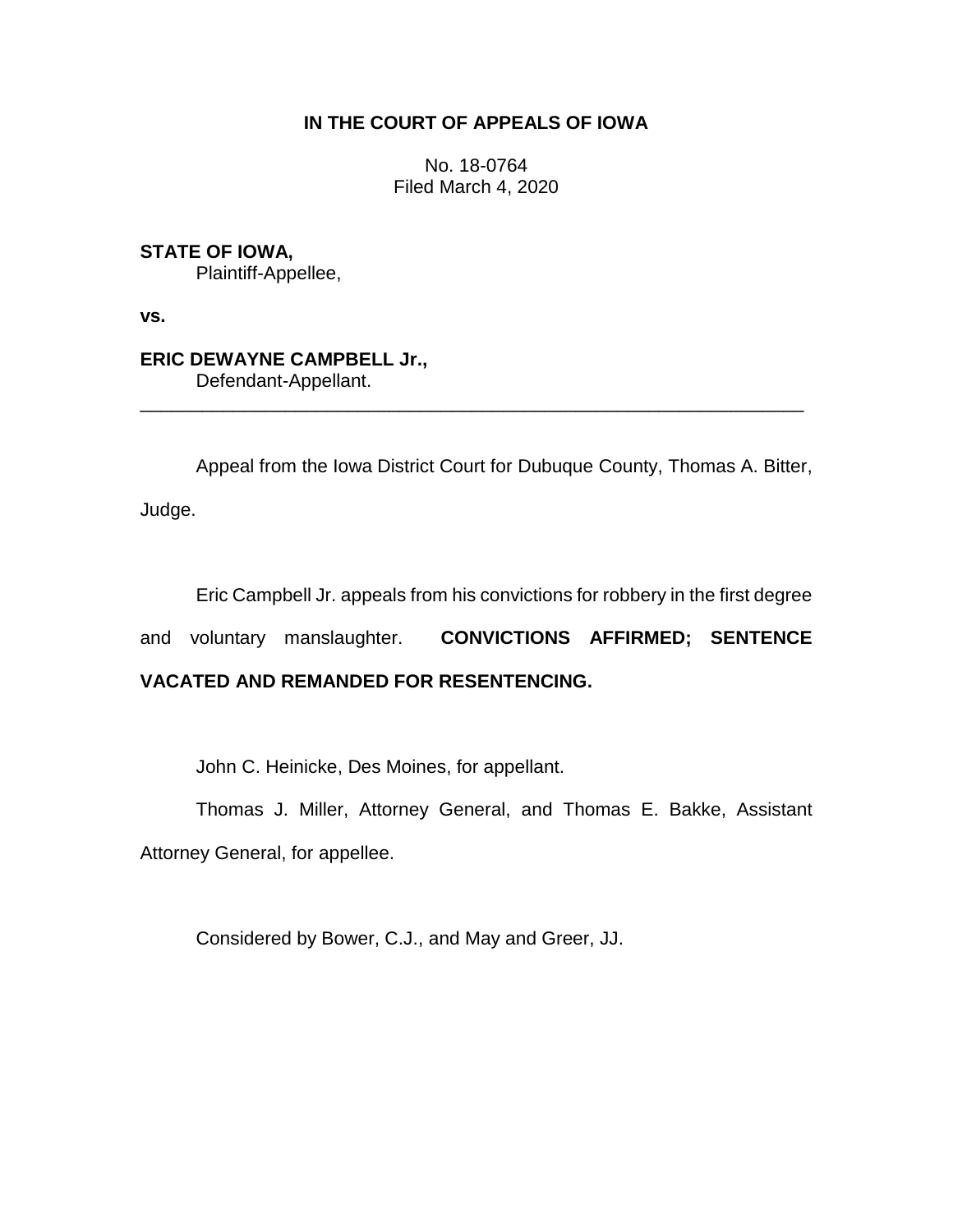#### **GREER, Judge.**

A jury found Eric Campbell Jr. guilty of robbery in the first degree and voluntary manslaughter. On appeal, Campbell maintains (1) there is insufficient evidence to support his convictions, (2) the court abused its discretion in admitting prior-bad-acts evidence, and (3) the court abused its discretion in sentencing him.

#### **I. Background Facts and Proceedings.**

A little before 2:00 a.m. on April 2, 2016, three men, carrying guns and wearing bandanas partially covering their faces, broke into the home of Collin Brown and Alecea Lombardi in Key West, Iowa, just south of Dubuque, and demanded money and drugs. According to Lombardi, two of the men wore black bandanas and the third wore a white one, and two carried black guns and one carried "a silver-looking kind." Brown escaped from the home and ran to his neighbor's, shouting "Police, 911." One of the men shot Brown as he entered his neighbor's home. Brown died as a result of the wound. The three men fled the scene before police arrived.

Witnesses alleged Campbell was one of the men who broke into the home. He was charged by trial information with murder in the first degree and robbery in the first degree. After an initial mistrial, Campbell's second trial took place from February 27 through March 6, 2018. The jury convicted Campbell of the lesserincluded offense of voluntary manslaughter and robbery in the first degree.

The court sentenced Campbell to a prison term not to exceed ten years for the voluntary-manslaughter conviction and a term not to exceed twenty-five years for the robbery conviction. The court ordered the two terms served consecutively. Campbell appeals.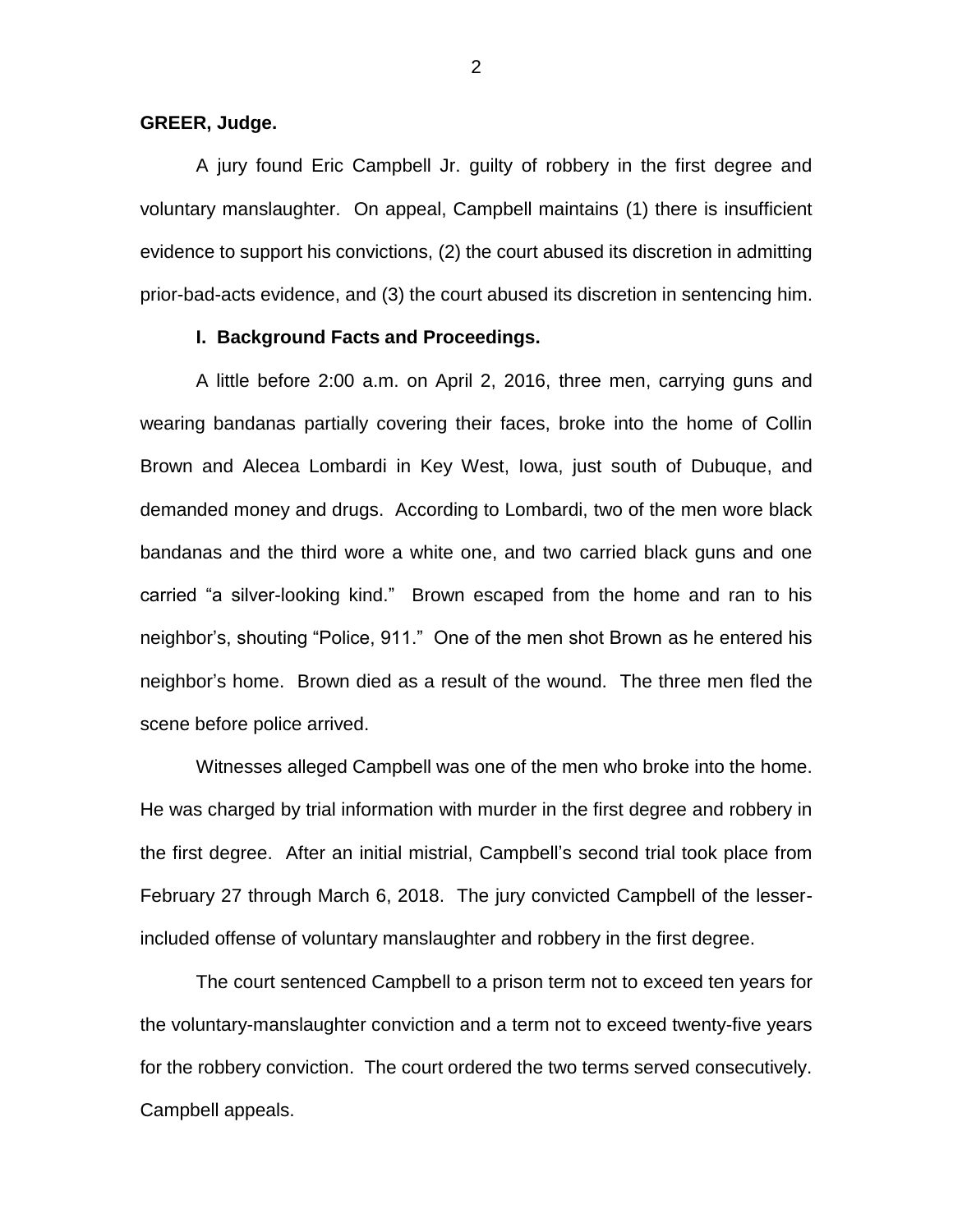### **II. Analysis.**

**A. Sufficiency of the Evidence.** Campbell contends there is insufficient evidence establishing he was the third man who broke into Brown's home, citing the State's lack of forensic evidence. He also asserts the court should not have permitted the jury to consider the accomplices' testimony establishing his participation in the crime because it lacked sufficient corroboration. Thus, without the accomplice testimony, the remaining evidence cannot generate a fact question about his participation in the crimes. *See* Iowa R. Crim. P. 2.21(3) ("A conviction cannot be had upon the testimony of an accomplice or a solicited person, unless corroborated by other evidence which shall tend to connect the defendant with the commission of the offense.").

Campbell did not raise the specific issue of the alleged lack of corroboration for the accomplice testimony to the district court in his motion for judgment of acquittal. *See State v. Brubaker*, 805 N.W.2d 164,170 (Iowa 2011) ("To preserve error on a claim of insufficient evidence for appellate review in a criminal case, the defendant must make a motion for judgment of acquittal at trial that identifies the specific grounds raised on appeal." (citation omitted)). This issue has not been preserved for our review. *See State v. Bugely*, 562 N.W.2d 173, 176 (Iowa 1997) (noting,"The existence of corroborating evidence is a legal question for the court," and concluding that because corroborating evidence existed, "the trial court did not err in overruling [the defendant's] motion for judgment of acquittal"); *State v. Heidebrink*, 334 N.W.2d 344, 346 (Iowa Ct. App. 1983) ("Defendant contends that there was insufficient evidence to corroborate the testimony of the accomplice. . . . We agree with the State that defendant has failed to preserve error on these issues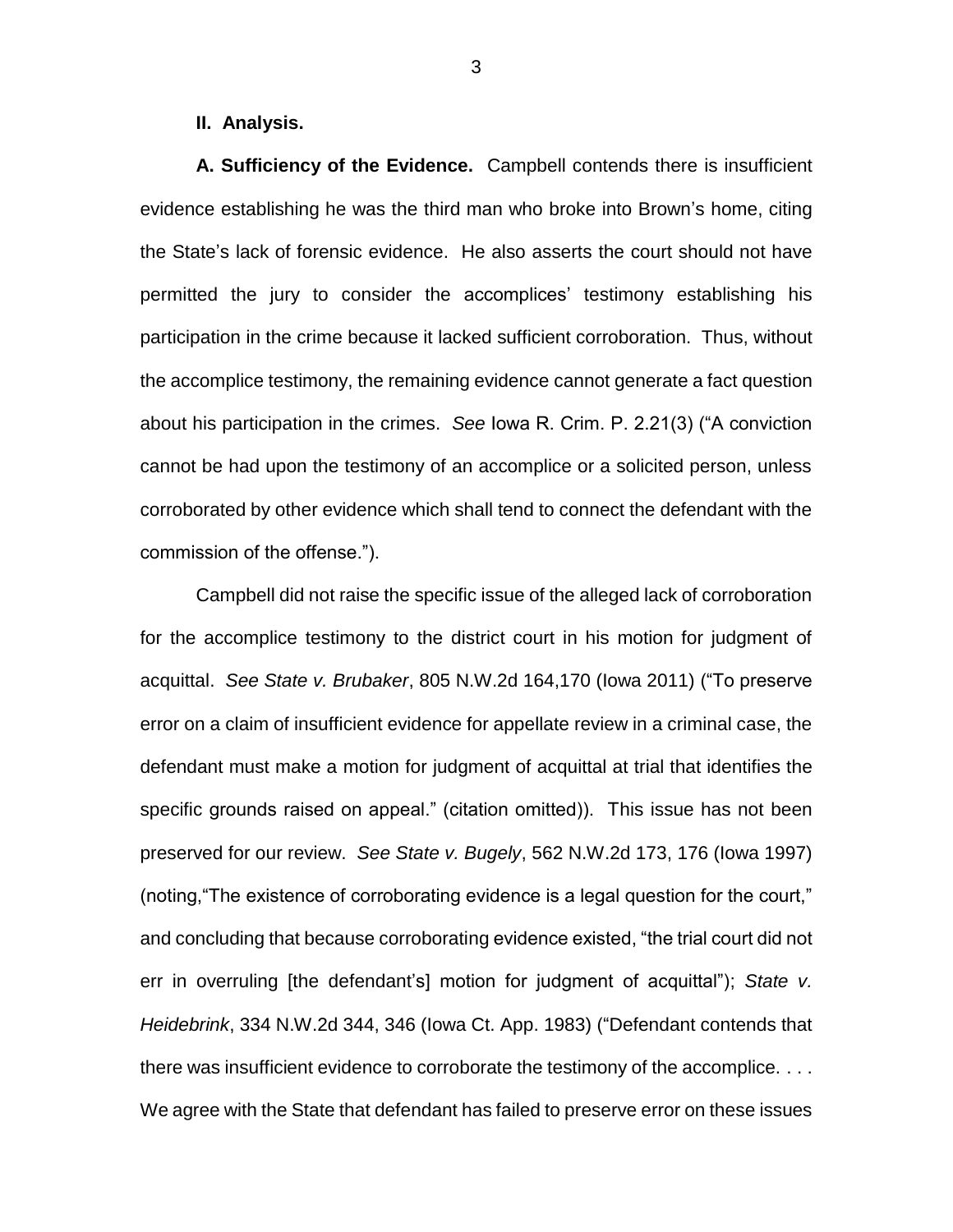by not challenging the sufficiency of the evidence at trial."), *overruled on other grounds by State v. Abbas*, 561 N.W.2d 72 (Iowa 1997).

Campbell did, however, challenge whether substantial evidence established his identity as one of the perpetrators of the crimes in his motion for judgment of acquittal. "We review challenges to the sufficiency of the evidence for correction of errors at law." *State v. Neiderbach*, 837 N.W.2d 180, 190 (Iowa 2013). "The court views the evidence in the light most favorable to the State, including all reasonable inferences that may be fairly drawn from the evidence." *State v. Keopasaeuth*, 645 N.W.2d 637, 640 (Iowa 2002). "[W]e will uphold a verdict if substantial record evidence supports it." *State v. Sanford*, 814 N.W.2d 611, 615 (Iowa 2012) (alteration in original) (citation omitted). "Evidence is considered substantial if, when viewed in the light most favorable to the State, it can convince a rational jury that the defendant is guilty beyond a reasonable doubt." *Id.* "Circumstantial evidence is equally as probative as direct evidence." *Neiderbach*, 837 N.W.2d at 216.

No forensic evidence linked Campbell to the crime scene. None of the recovered DNA, fingerprints, or footprints were Campbell's. But strong circumstantial evidence established Campbell was the third man in the robbery. Corby Yager testified that she was with Campbell on the evening of April 1, 2016, when he told her he "needed to catch a stain."<sup>1</sup> Yager, who knew Brown to sell drugs, suggested Brown as a target to Campbell. Campbell then used Yager's

<sup>1</sup> According to Yager's testimony, "stain" is slang for robbery. *See also Stain*, Urban Dictionary, https://www.urbandictionary.com/define.php?term=Stain (providing "[r]ob someone, usually for drugs," and "[t]o come up, rob someone," as the top two definitions for "stain").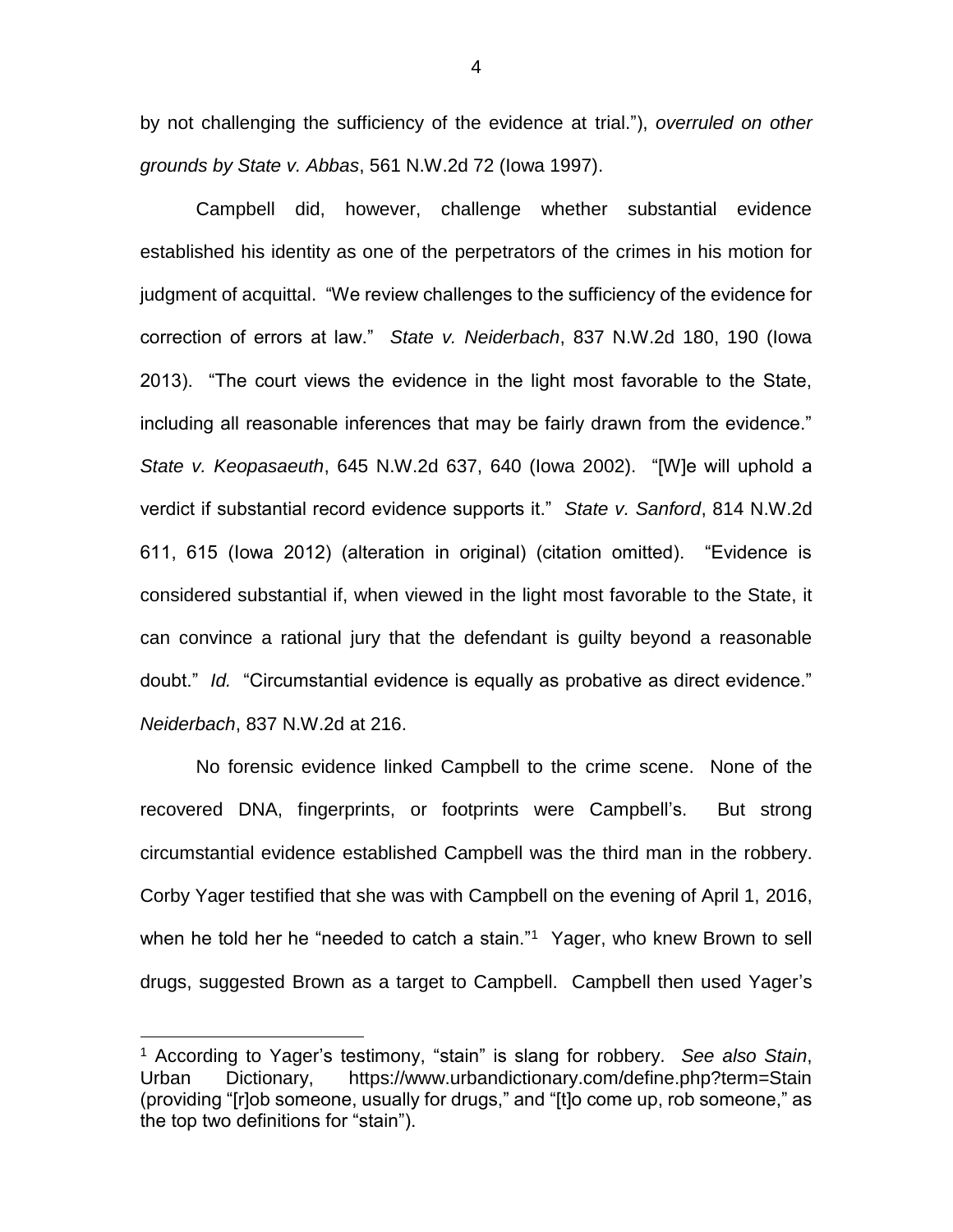phone—Campbell did not have one of his own—to call for a ride to "scope out Collin Brown's place." Yager rode with Campbell and two others to Brown's home. Yager directed the driver, Adriana Chica, to the location of Brown's home. Afterward, Yager left the group. Then, sometime between 2:00 a.m. and 3:00 a.m. on April 2, Campbell called her. Campbell asked Yager to come over. When she arrived at the apartment, Yager noted Campbell was "frantic . . . like, pacing back and forth between the kitchen and the main room." According to Yager, "[Campbell] said that everything went wrong, and I asked him what he meant, and he said, 'He got shot.' I'm like, 'Okay, what do you mean?' And he said, 'Tacari [Minifee] shot [Brown].'" Campbell told Yager he heard the gun go off three to five times and that he saw Brown fall but did not know if he was alive or dead.

Similarly, Adrianna Chica testified she was in the apartment with Campbell on April 1 when Campbell told Chica's boyfriend, Jeremy Dukes, that Campbell needed "to get a come-up quick." Chica understood this to mean Campbell wanted "to rob somebody, get the money out of them, get something out of them." Soon after, Chica and Dukes left the apartment. Later, Dukes received a phone call on Chica's phone, $<sup>2</sup>$  and the couple drove back to the apartment. Campbell and Yager</sup> got in the car, and Chica drove the four of them by Brown's home. Chica understood she was "picking them up to show them where a potential stain was at" and realized Brown was the target. Chica and Dukes dropped Campbell back at the apartment and went to Wal-Mart. When Chica and Dukes arrived back at the apartment at around 1:20 a.m., they learned from Savanna Stotlar, Campbell's

<sup>2</sup> Dukes did not have his own phone.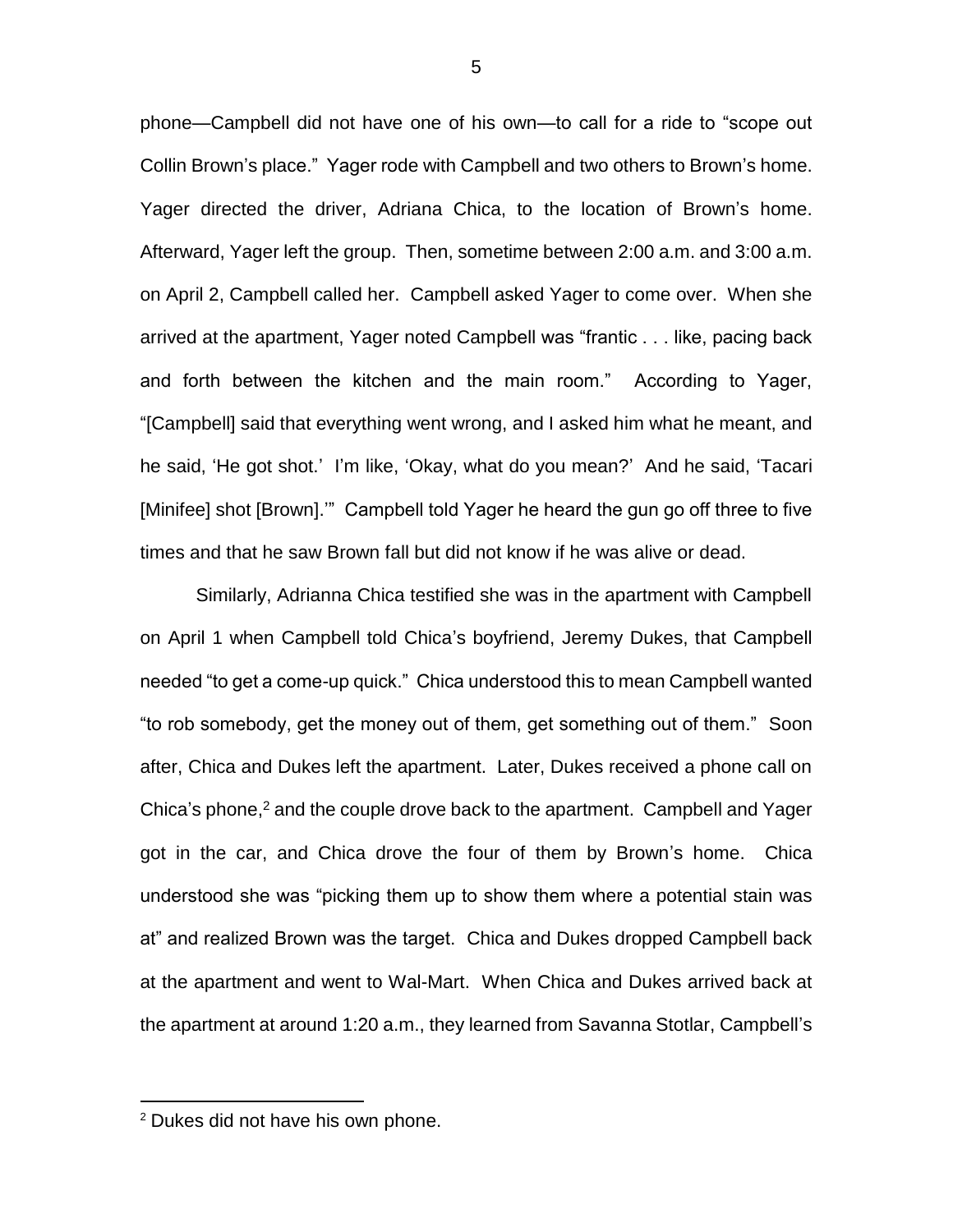girlfriend, that "[Campbell] and whoever he brought with him" could not remember which home was Brown's. To show them the house, Chica and Stotlar met the vehicle carrying the three men (and their driver) at McDonalds and led the car with the men back to Brown's house. Stotlar, who was driving the lead vehicle, used her brake lights to convey which home was Brown's when they drove past. The women then returned to the apartment, finding Dukes there when they arrived. Campbell and Minifee arrived at the apartment fifteen to thirty minutes later. According to Chica, Campbell "sounded panicked." A short while later, Chica "heard [Campbell] say that they fucked up, that it wasn't supposed to happen like that, and . . . then he said, 'Buddy might not make it.'"

Viewing the evidence in the light most favorable to the State, substantial evidence supports that Campbell participated in the crimes.

**B. Admission of Photo Exhibit.** Next Campbell maintains the trial court abused its discretion in admitting prior-bad-acts evidence. Campbell challenges admission of a photo police found on Minifee's phone of Campbell and another man. According to the metadata on the phone, the photo was taken in Dubuque on March 27, 2016, less than one week before the crimes. In the picture, Campbell is posing; the lower half of his face is covered with a black and white bandana and he is standing pointing two guns—one black and one silver—at the camera.

The State moved to admit the photo, noting Campbell, when originally interviewed by law enforcement, stated he did not know Minifee (among others) and had not been in Dubuque since sometime in 2013. And the State urged that the picture, when considered along with the testimony that three men entered the home with their faces covered with bandanas and with two black guns and one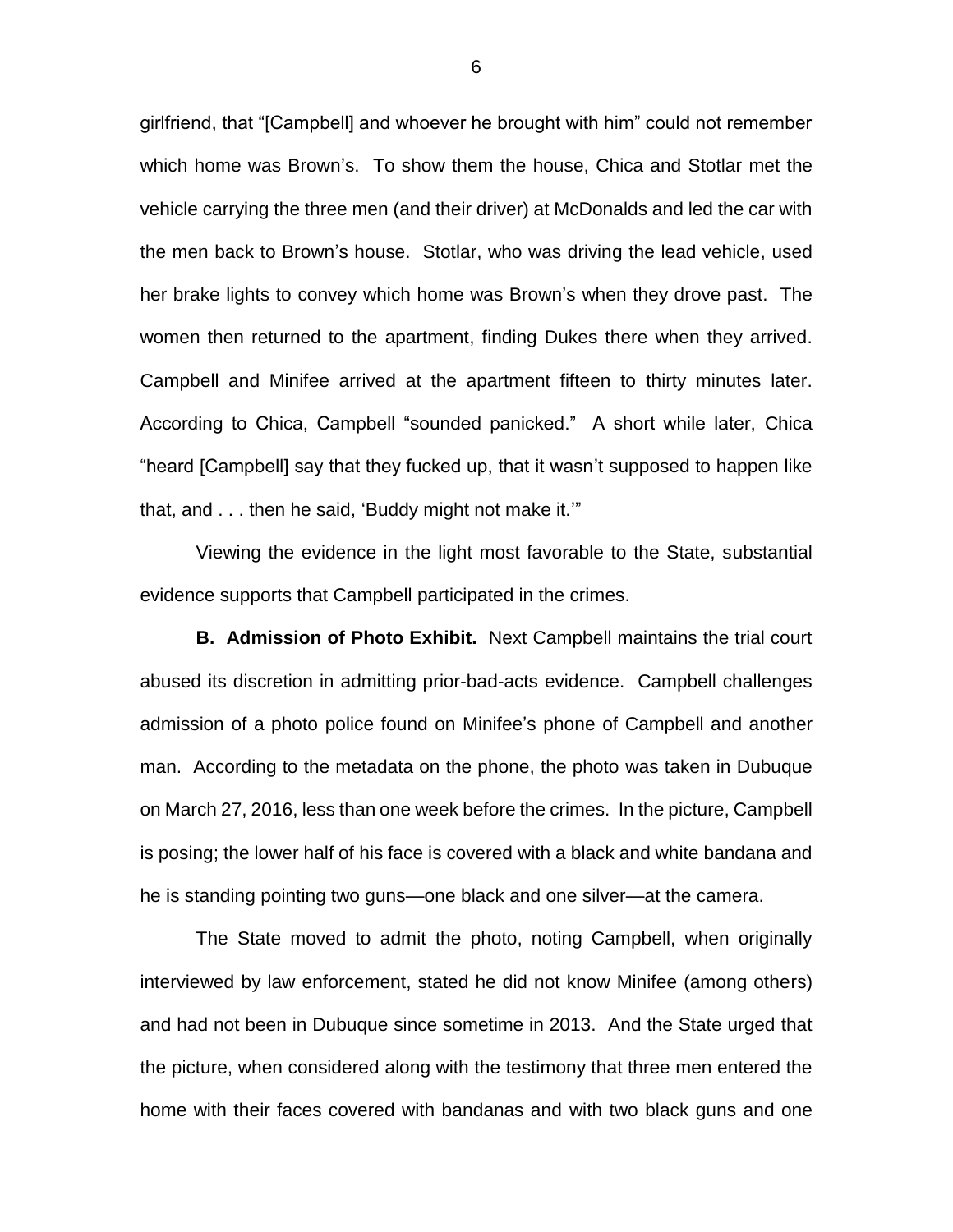silver gun, showed "motive and opportunity." Campbell asserted the State had other photographs that established Campbell was in Dubuque in the days and weeks before April 2 and had testimony of witnesses who established Campbell spent time with the people he later denied knowing. The court questioned whether the photo showed prior bad acts, noting "It's not evidence of a crime. It's not discussion of him committing a crime. It's a picture of someone holding guns with a bandana on their face, and the possession of a weapon is not a crime." The court, considering the proximity between the date of the picture and the date of the crime, found the photo relevant and "the prejudicial value . . . quite low." While Campbell asserted there was nothing in the State's case linking the guns or bandana in the photo to those worn by the three men, the court responded, "Well, those may be issues for the jury to decide. They're the deciders of fact, not all of us." The court admitted the evidence over Campbell's objection.

"We review evidentiary rulings regarding the admission of prior bad acts for abuse of discretion." *State v. Putman*, 848 N.W.2d 1, 7 (Iowa 2014). "Even if a trial court has abused its discretion, prejudice must be shown before we will reverse." *Id.* 

The admission of prior-bad-acts evidence is governed by Iowa Rule of Evidence 5.404(b):

(1) *Prohibited use.* Evidence of a crime, wrong, or other act is not admissible to prove a person's character in order to show that on a particular occasion the person acted in accordance with the character.

(2) *Permitted uses.* This evidence may be admissible for another purpose such as proving motive, opportunity, intent, preparation, plan, knowledge, identity, absence of mistake, or lack of accident.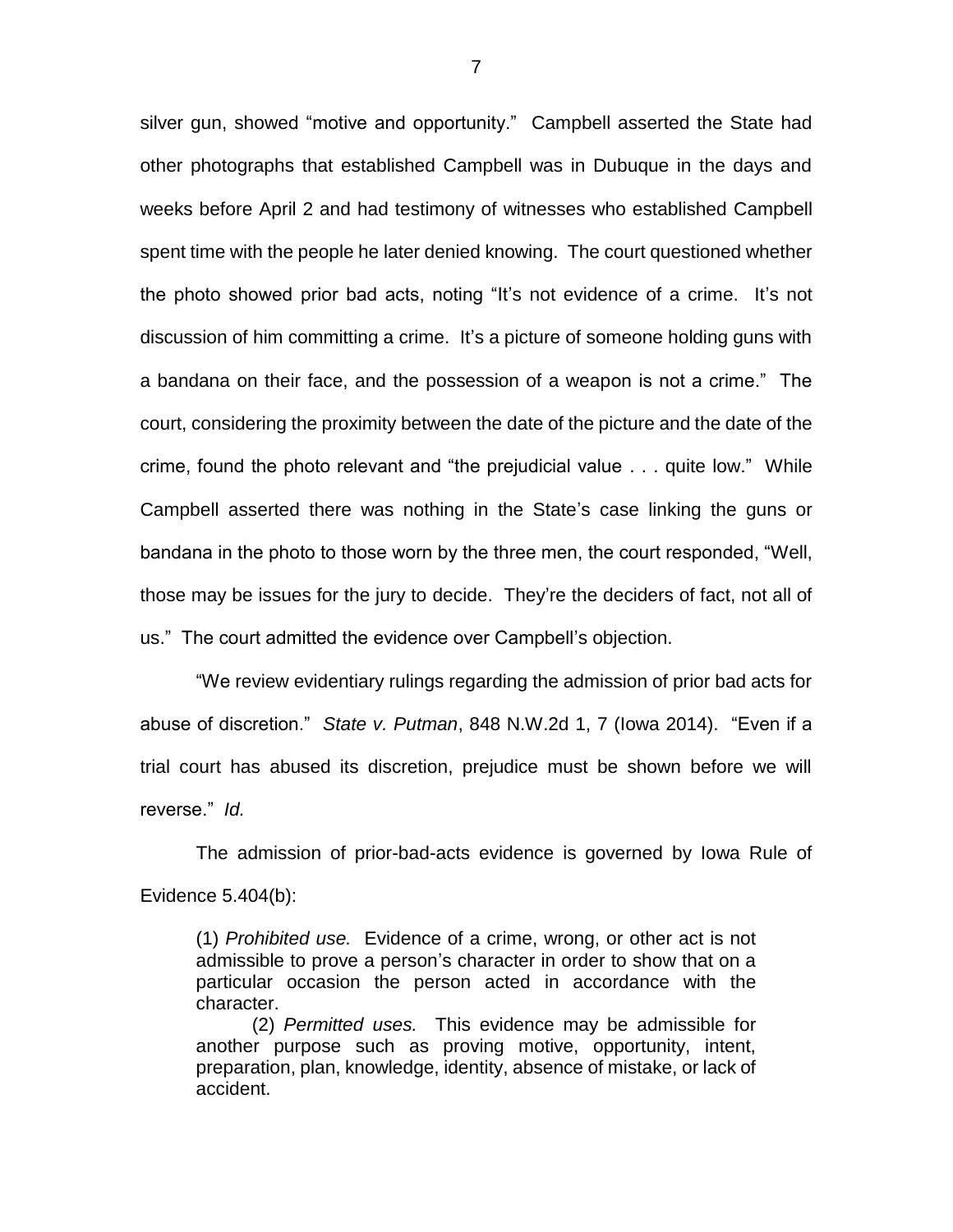The rule "exclude[s] evidence that serves no purpose except to show that the defendant is a bad person, from which the jury is likely to infer he or she committed the crime in question." *State v. Rodriguez*, 636 N.W.2d 234, 239 (Iowa 2001). "[E]vidence which is relevant to prove some fact or element in issue other than the defendant's criminal disposition escapes the rule's prohibition." *State v. Cott*, 283 N.W.2d 324, 326 (Iowa 1979).

To be admissible, prior-bad-acts evidence (1) must be relevant to a legitimate, disputed factual issue, such as identity, intent, or motive; (2) supported by "clear proof the individual against whom the evidence is offered committed the bad act or crime"; and (3) its probative value must not be "substantially outweighed by the danger of unfair prejudice to the defendant." *See Putman*, 848 N.W.2d at 9–10 (quoting *State v. Sullivan*, 679 N.W.2d 19, 25 (Iowa 2004)).

The photo of Campbell with his face mostly covered and holding guns is neither a crime<sup>3</sup> nor an obvious "wrong." *See* Iowa R. Evid. 5.404(b)(1). While rule 5.404(b) also prevents "other acts" from being admitted to prove a person's character to show the person acted in accordance with the character, it is unclear to us what Campbell believes the photo establishes about his character. Gun ownership is not uncommon, and the photo itself does not show a criminal act by Campbell. Still, we will undertake the prior-bad-acts analysis outlined above.

 $3$  Campbell argues on appeal that the photo may depict going armed with a pistol, in violation of Iowa Code section 724.5(1). And we are aware, based on the presentence investigation report (PSI) available to the court at sentencing, that Campbell was previously convicted of a felony and recognize it is possible Campbell's possession of guns violated Iowa Code section 724.26, which makes it a crime for felons to possess firearms. But the jury was not informed of Campbell's previous conviction, and there was no indication made in court that the pictured activity may be illegal.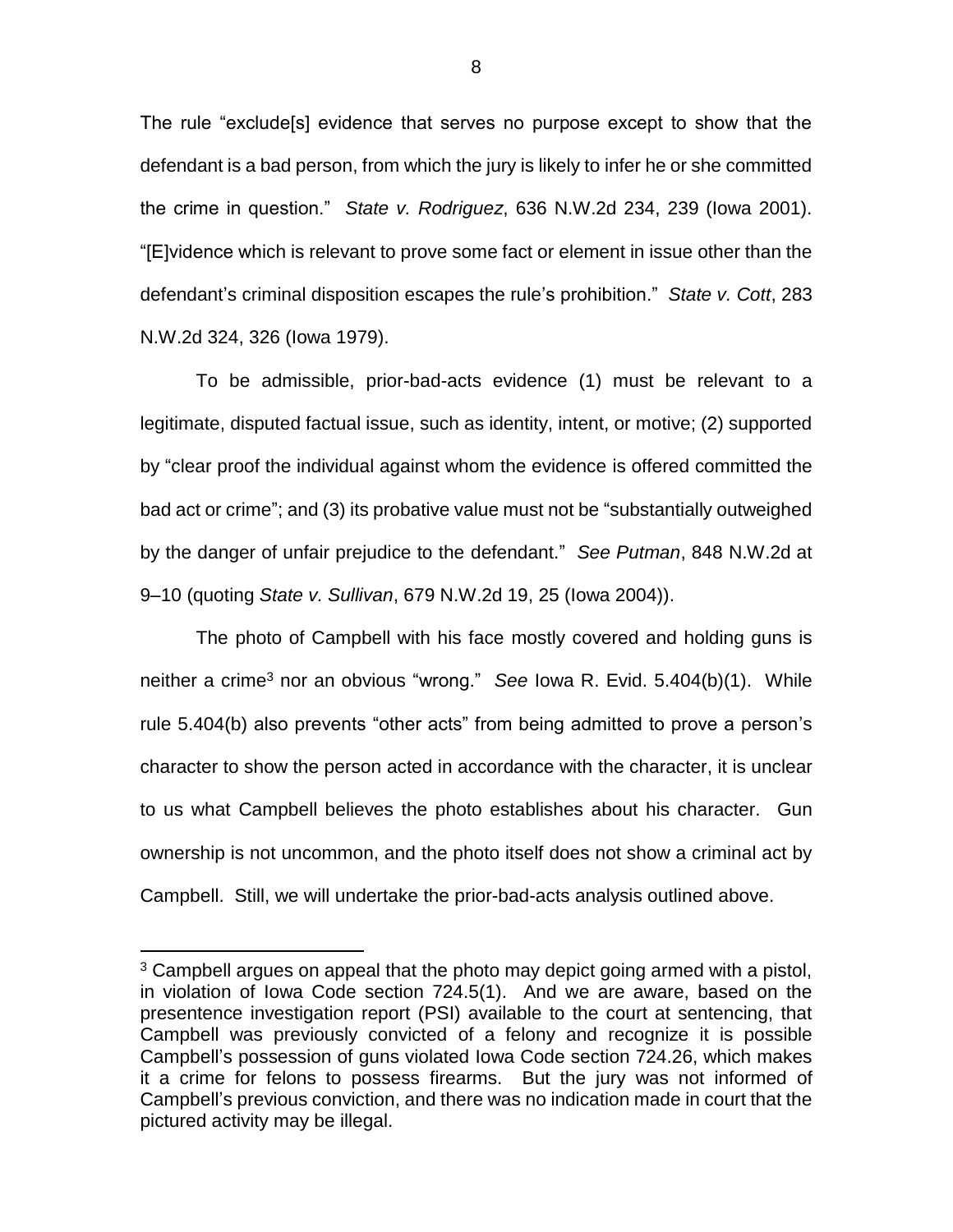First, we must determine whether the photo is relevant. "Evidence is relevant if: (a) [i]t has any tendency to make a fact more or less probable than it would be without the evidence; and (b) [t]he fact is of consequence in determining the action." Iowa R. Evid. 5.401. We disagree with the State that the photo tends to show motive. *See Motive*, *Black's Law Dictionary* (11th ed. 2019) ("Something, esp. willful desire, that leads one to act."). But the fact that Campbell had, at a minimum, access to weapons that matched the description of two of the weapons used in the crimes less than one week later goes to opportunity and identity. *See, e.g.*, *State v. Uthe*, 542 N.W.2d 810, 814 (Iowa 1996) (deciding evidence the defendant had a stolen checkbook in his possession two days after the last forged check was written from it "tended to prove [the defendant] had the opportunity to commit the crimes charged within the relevant time frame"); *State v. Knox*, 464 N.W.2d 445, 449 (Iowa 1990) (affirming the trial court ruling that the "defendant's prior possession of the alleged murder weapon" was admissible on the question of identity and opportunity because of the "highly probative" nature of the evidence). We acknowledge that the description of the guns carried by the three men was vague—two black guns and one silver gun—and that no one specifically linked the guns in the challenged photo to the crimes at issue. But, as the district court recognized, that goes to the weight the jury should assign to the evidence, not whether it is admissible.

Second, we must consider whether there is clear proof it is Campbell in the challenged photo holding the guns. *See Putman*, 848 N.W.2d at 9 ("There also 'must be clear proof the individual against whom the evidence is offered committed the bad act or crime.'" (citation omitted)). In his appellate brief, Campbell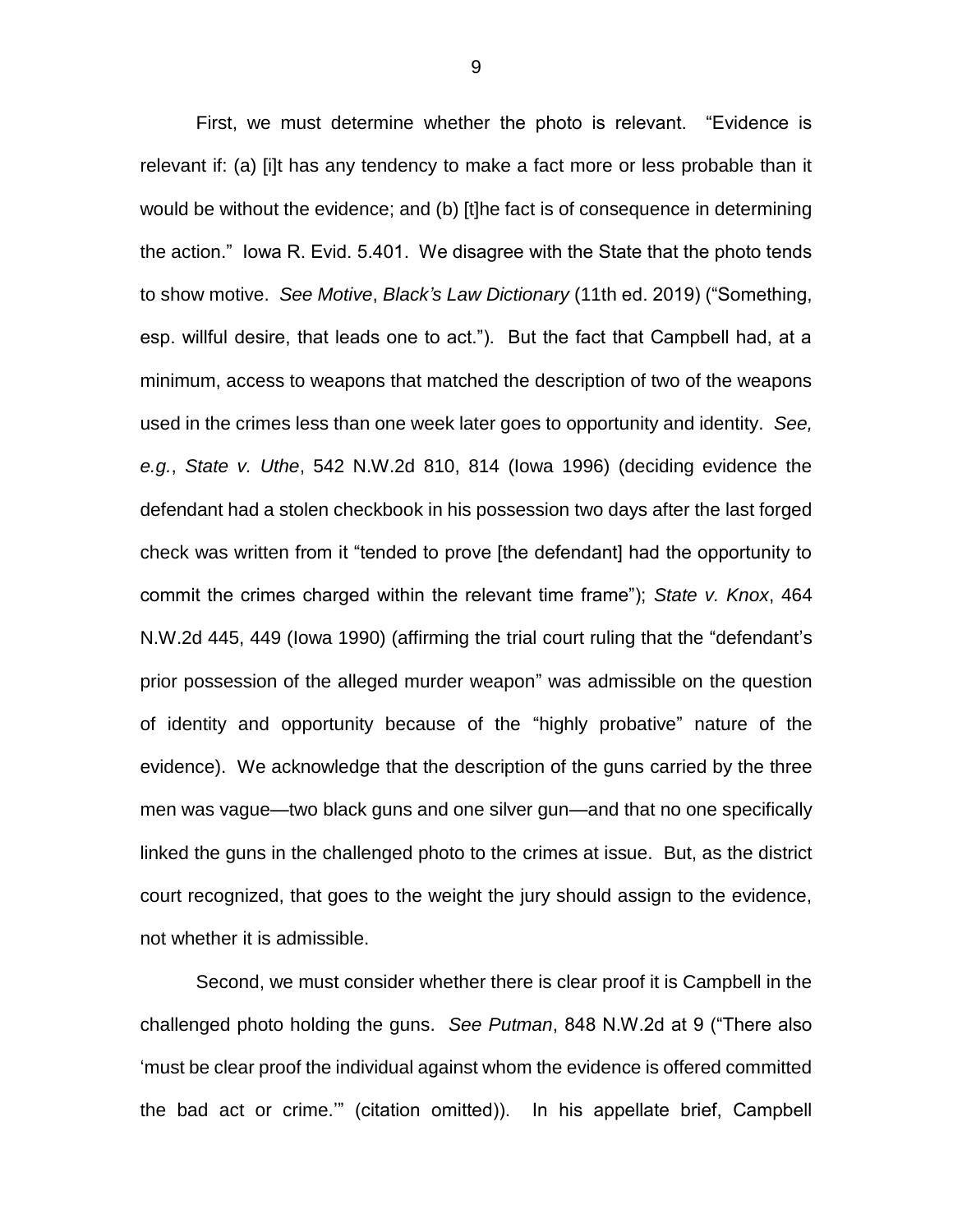characterizes the admitted photo as "a photograph of a man, purportedly Campbell." While we do not have Campbell sitting before us as the jury did when the photo was published to it, we note that the officer who recovered the photo from Minifee's phone testified without objection that it was Campbell in the photograph. Additionally, when challenging the admission of the photograph, Campbell did not address the issue of "clear proof" to the trial court. We do not consider this step of the analysis further.

Finally, we must consider whether the probative evidence of the photograph is substantially outweighed by the danger of unfair prejudice to Campbell. Because the specific guns in the photo were never linked to these crimes, the probative value of the photo is low. Similarly, while the State suggested the photo was important to show Campbell was in the Dubuque area in the days before the crimes and knew the other known participants in the crime, plenty of other evidence established these facts. And, even more importantly, whether Campbell was in Dubuque and knew the people involved in the crimes—something he originally denied to law enforcement—was not a contested issue at trial. *See Sullivan*, 679 N.W.2d at 25 (noting the court "must decide whether such evidence is relevant to a legitimate factual issue in dispute"). Even so, as the district court concluded, the danger of unfair prejudice from showing a photo of Campbell in which he not doing anything illegal and with which there is not a narrative or story about his character is minimal. We also find the State's evidence strong on the contested point, making any prejudicial effect of the challenged photograph minimal. *State v. Plain*, 898 N.W.2d 801, 815–16 (Iowa 2017). The district court did not abuse its discretion in admitting the challenged photo.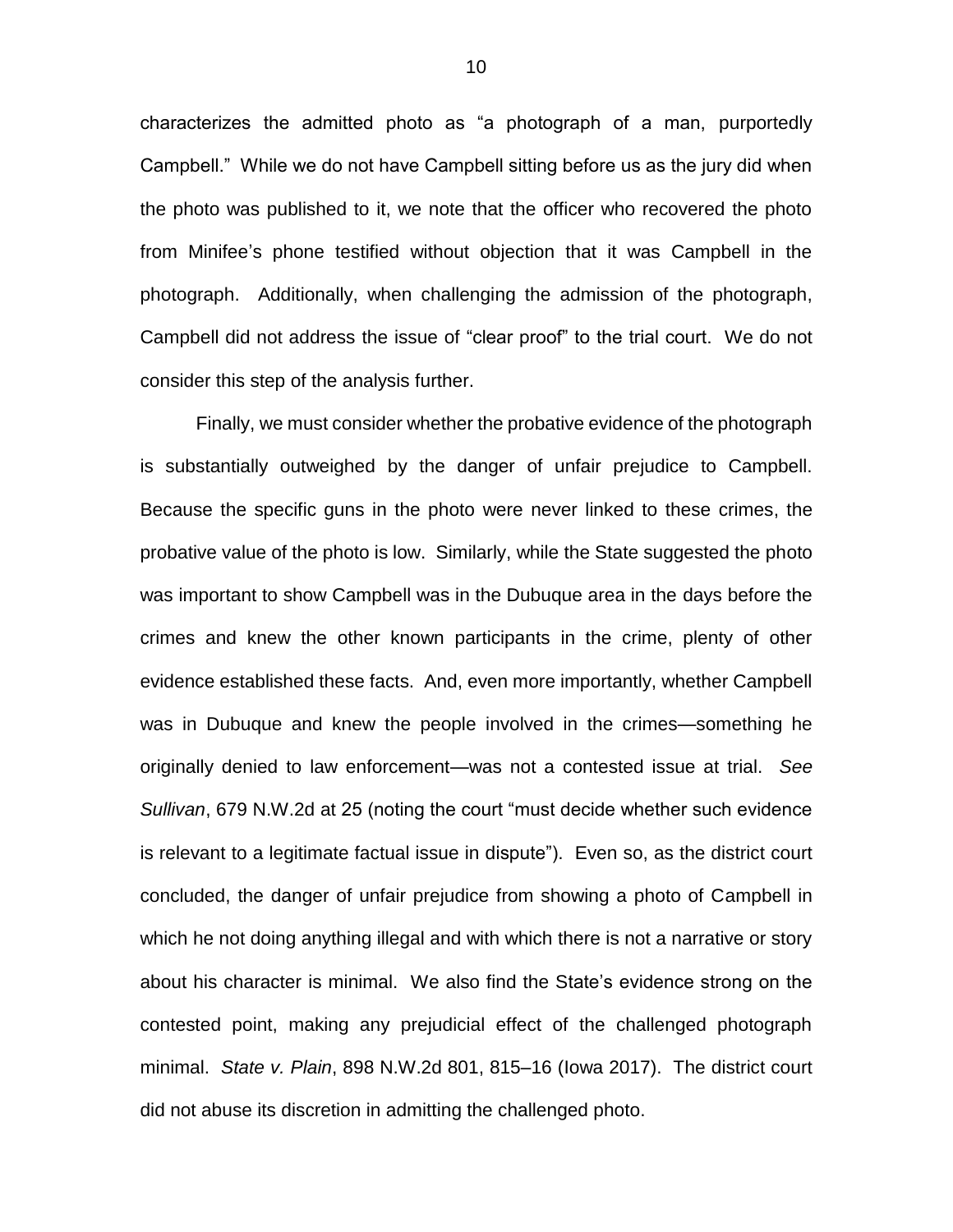**C. Sentencing.** Campbell maintains the court considered improper factors when imposing sentence. The judge who presided over Campbell's second trial also presided over his initial trial that resulted in a mistrial and was involved, at least in some capacity, with the trials of Campbell's codefendants.<sup>4</sup> With that in mind, Campbell asserts the sentencing court improperly considered evidence from outside the record of this case in deciding to impose consecutive sentences.

"Review of sentencing decisions is for correction of errors at law." *State v. Letscher*, 888 N.W.2d 880, 883 (Iowa 2016). "We will not reverse the decision of the district court absent an abuse of discretion or some defect in the sentencing procedure." *Id.* (quoting *State v. Formaro*, 638 N.W.2d 720, 724 (Iowa 2002)).

Here, the State, Campbell, and the court recognized that the sentences for the voluntary-manslaughter and the first-degree-robbery convictions were mandatory; the court's discretion was whether to order Campbell to serve the sentences concurrently or consecutively. The court stated:

The only real issue for the parties to argue today and for me to give some thought to is whether these sentences should run concurrent to each other or consecutive to each other, and I want to mention a

<sup>4</sup> The record before us establishes the same judge presided over both of Campbell's trials. Campbell asserts in his appellate brief that the judge also presided over the trials of his codefendants, but we do not have the record from the codefendants' trials and Campbell does not show how that fact is established in the record properly before us. *See* Iowa Rs. App. P. 6.801 (limiting the record on appeal to "[o]nly the original documents and exhibits filed in the district court case from which the appeal is taken, the transcript of proceedings, if any, and a certified copy of the related docket and court calendar entries prepared by the clerk of the district court");  $6.903(2)(g)(3)$  (requiring the appellant's brief to include "[a]n argument containing the appellant's contentions and the reasons for them with citations to the authorities relied on and references to the pertinent parts of the record . . . "). But at Campbell's sentencing hearing, the judge referenced having heard some of the evidence at the "other sentencings" and, in an apparent reference to the codefendants' trials, stated, "Of all the trials that I've had and all the evidence that I've seen and listened to . . . ."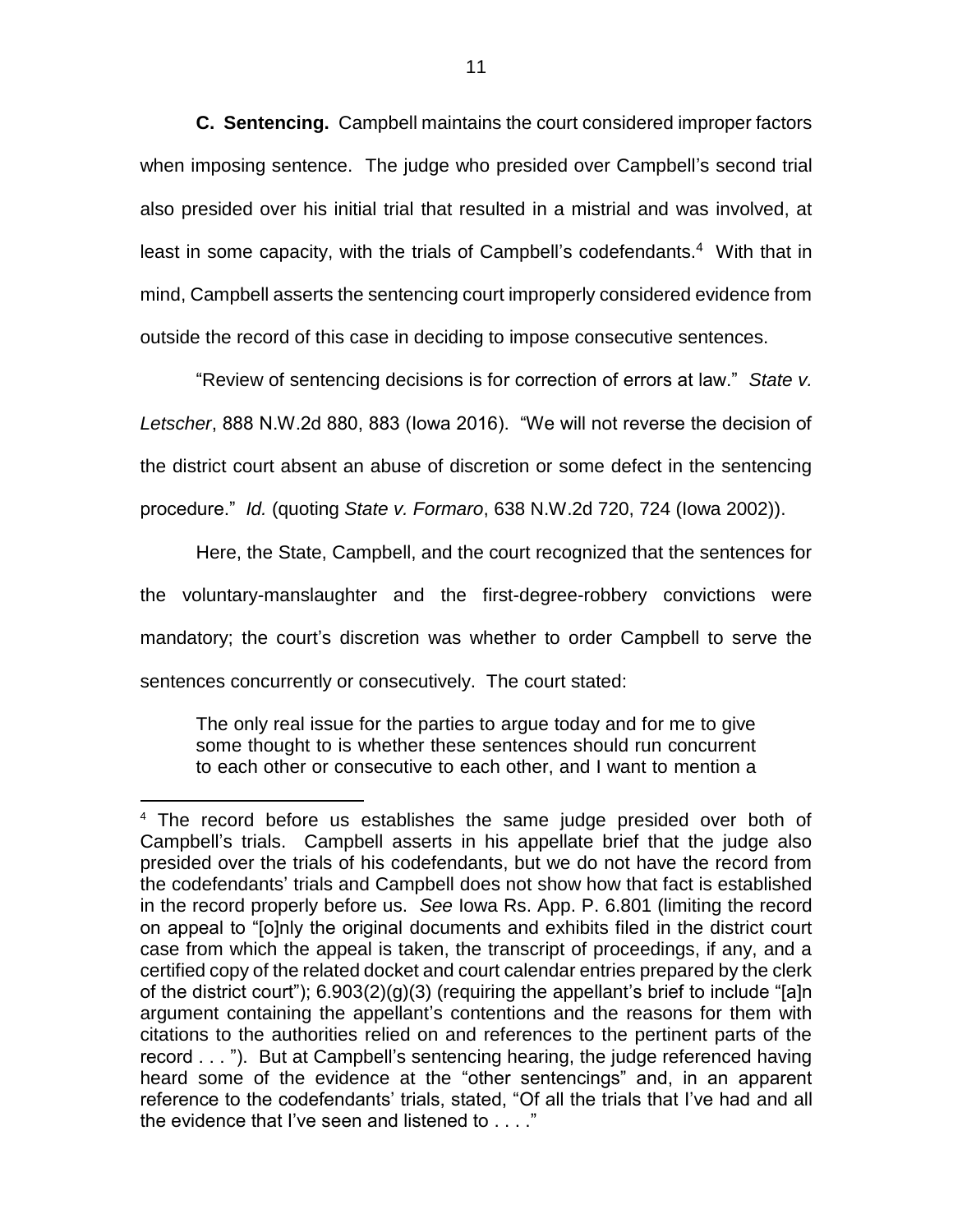few things that sort of occurred to me as I weigh that decision about consecutive versus concurrent.

I—I have every reason to believe, and I do believe, Mr. Campbell, that you did not intend for anyone to be shot or to be killed in this incident. Your attorney made reference to the fact that you of all people showed the most emotion about being bothered by what happened, according to the testimony, and I believe that testimony. I think that when this incident was over, the testimony was that you paced, that you were upset, that you were emotional, and I do think you were surprised by what happened. On the other hand, you were clearly the person that organized this whole event. You were the person who was told by someone not to bring Tacari out there because of his disposition, his personality. You were the one that got everybody together. You all put something on your faces, you all had weapons, and you all kicked the door in to somebody's residence. You were told that if that vehicle was there, that likely means Alecea and children would be there. You were one of the people involved in holding Collin Brown down and beating him physically, and your actions absolutely terrorized people that night. *And I've heard Alecea Lombardi speak both in her testimony and in her victim impact statements at other sentencings. I've listened to her voice on that 911 call, and it's hard to unhear that or to get that out of your head after you've heard it, especially so many times*. She was terrified. She was sobbing. She had her children with her, and that was a horrible experience, and I said before when I ruled on the motion for new trial that the evidence supported the findings by the jury and your conviction on these two counts, and it certainly did, *and it probably supported something more serious than what you were found guilty of, and to some extent, I consider you lucky, and you should probably consider yourself lucky with what the jury found in this case.*

You do not have a good criminal history at all. You've got a significant criminal history. I believe in the PSI it says that you've been to prison, I think, in the state of Illinois. It also makes reference to a felony conviction, I think, in Iowa. It talks about a domestic assault causing injury and impeding blood or airflow, what we call strangulation. So it's difficult to say for you that this was out of character because it certainly wasn't, and it was a calculated, planned and very, very dangerous and violent offense. Those are all the reasons why I cannot find enough good reason at all to run these concurrent. I think they have to be run consecutive to each other, and I think it's appropriate to run them consecutive.

I do also want to mention in the PSI, it was hard for me to read your version of what happened in this event. Your version to the drafter of the PSI essentially was it wasn't you, you weren't involved, you shouldn't have been charged, and if you were charged, you shouldn't have been convicted because you didn't do it, you're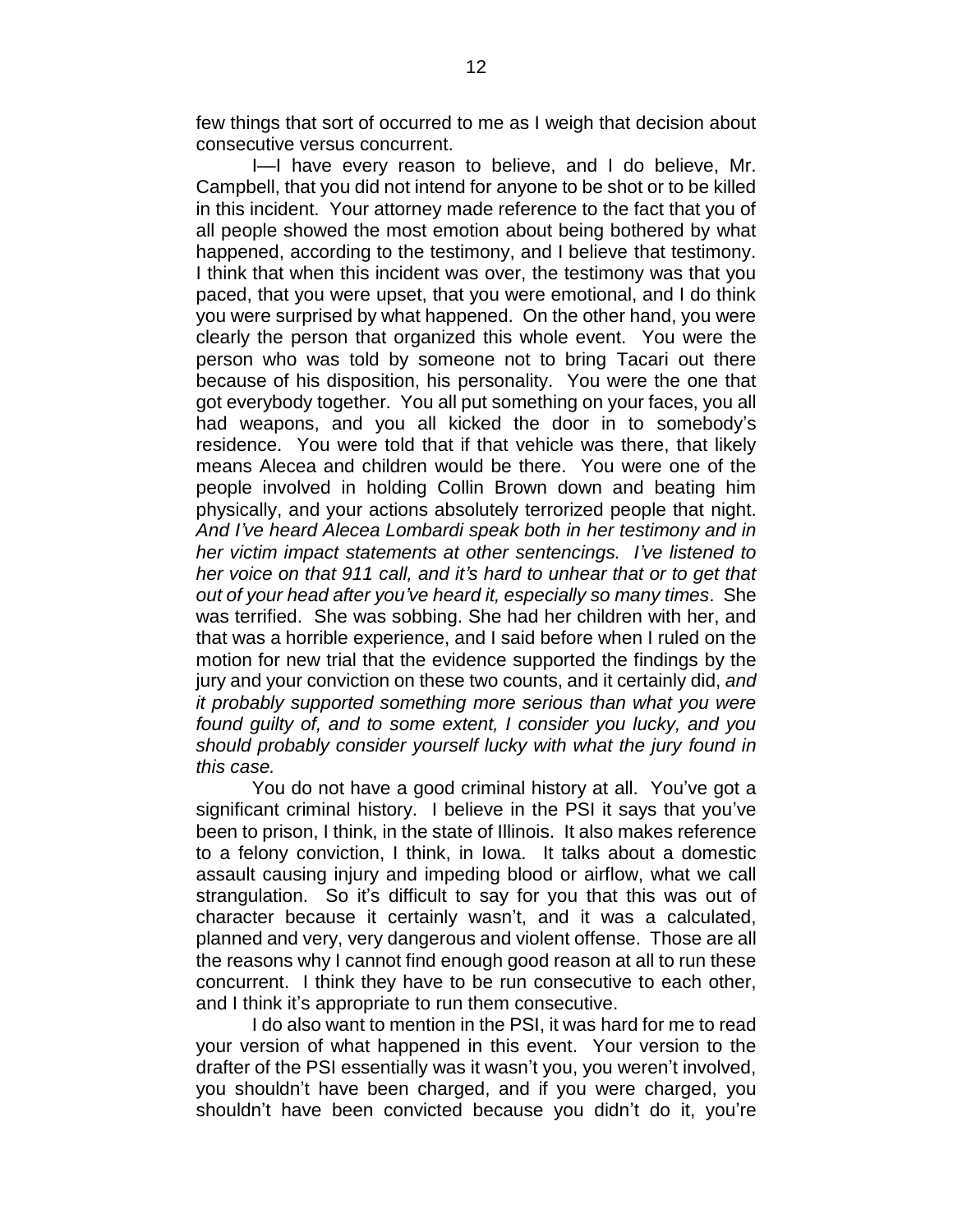innocent, and that was tough for me to read, and I don't buy that. *Of all the trials that I've had and all the evidence that I've seen and listened to, it was abundantly clear that you were there, you were the one that planned it and you were involved.* Again, I don't think anybody says you pulled the trigger, and I don't think anybody says that you intended for that to happen. Nevertheless, you played a huge role in this.

So I am going to run them consecutive to each other for all of the reasons that I've just indicated, including, but not limited to, your criminal history, the seriousness of this offense, and my consideration of the effect it had on the victims, the fact that this will promote deterrence in the community in general and the need to punish you and similar defendants for this type of action.

(Emphasis added).

We agree with Campbell that the court considered improper factors in imposing sentence. While Campbell was charged with murder in the first degree, his conviction was for voluntary manslaughter. The court cannot consider unproven offenses in sentencing a defendant. *State v. Sailer*, 587 N.W.2d 756, 762 (Iowa 1998) ("This rule prohibits a sentencing court from imposing 'a severe sentence for a lower crime on the ground that the accused actually committed a higher crime.'" (citation omitted)). The court's statement that the evidence "probably supported something more serious than what you were found guilty of" reveals the court's belief Campbell was guilty of a higher crime than his conviction. The court provided this as a reason it imposed consecutive sentences. Additionally, the court cannot rely on evidence it heard at the trials and sentencing hearings of Campbell's codefendants in deciding the appropriate sentence for Campbell. Campbell did not take part in those proceedings and could not either confront or control the evidence admitted. *Cf.* Iowa Code § 901.4 (giving the defendant, as the subject of the PSI, the opportunity to "file with the presentence investigation report, a denial or refutation of the allegations, or both, contained in